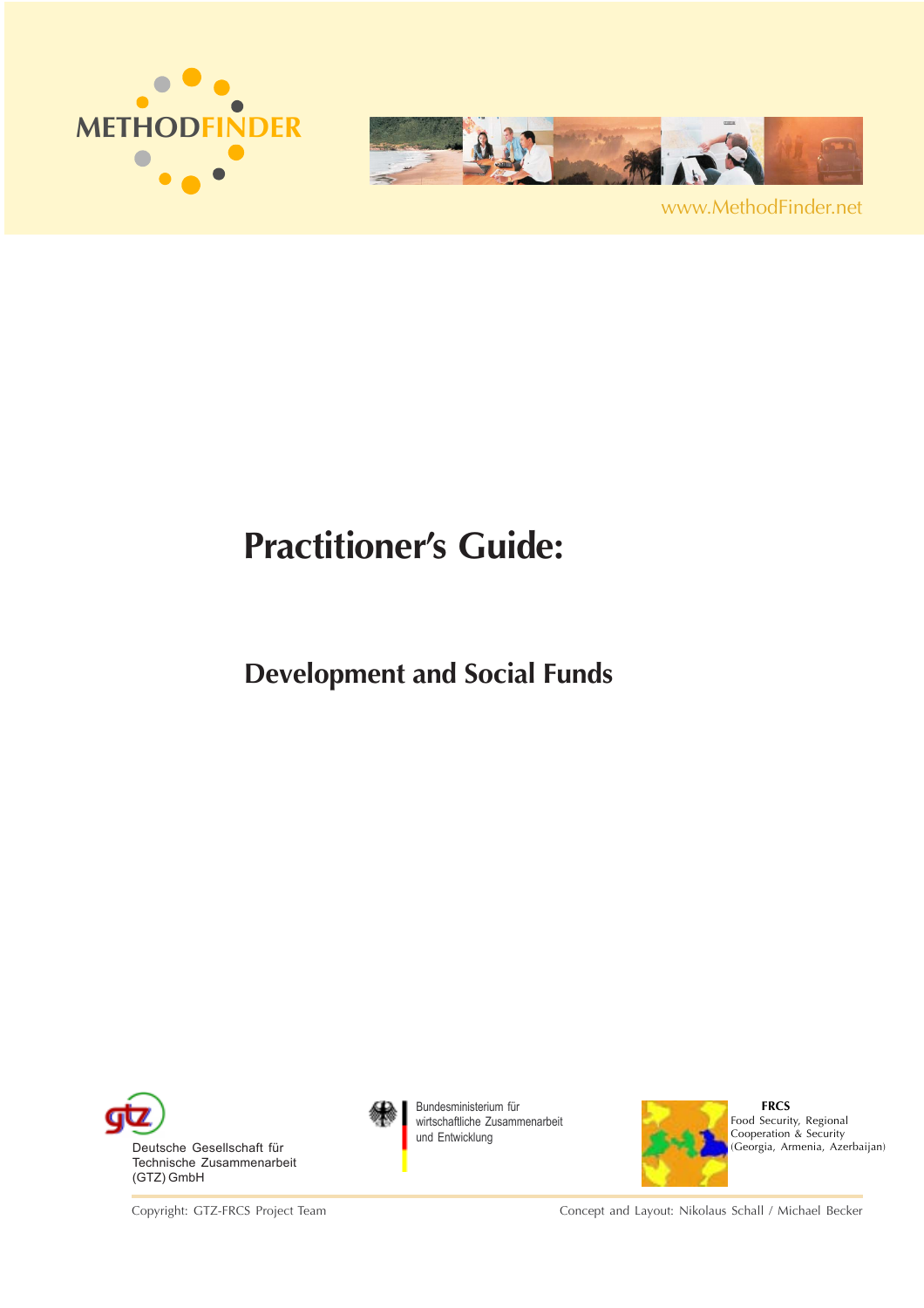# **Brief**



**DESCRIPTION**<br> **EXECTIPTION** Developments for many donor organisations to deliver safety nets. Funds originated as a response to the shocks that accompanied structural adjustment programmes and economic crisis in the 1990's.

> Since then, the instrument has grown and evolved rapidly. Over time, emphasis has shifted from emergency relief to more general development-oriented programmes and projects, and objectives have shifted from short term to longer term, focusing on facilitating "community driven development". At present, social funds exist in over 50 countries world wide: in Latin America and the Caribbean, in at least 24 countries in Sub-Saharan Africa and about a dozen in Eastern Europe and Central Asia.

Social Funds are extremely diverse. There is a large variation in the kinds of activities that they can undertake or facilitate. The World Bank look at funds as "*quasi-financial intermediaries that channel resources according to pre-determined eligibility criteria, to small projects for poor and vulnerable groups, and implemented by public or private agencies..."* (Portfolio review by the World Bank Quality Assurance Group, 1998).

Though a variety of institutional models can be used, usually social funds are established as separate from traditional government line ministries. Intended to take quick, effective and targeted action, social funds typically use procedures that are not standard to government and other regulations.

Originated as an instrument for poverty alleviation, social funds are based on a conception of direct funding of poverty-reducing activities by local actors (local governments, community groups, local entrepreneurs). They are meant to support the poorest and the most vulnerable while promoting objectives such as participation and decentralisation.

The success of social funds is often dependent upon:

- $\triangleright$  Sensitivity of the funding design to politics based on an understanding that they are part of national and local level politics. Development of parallel structures can be temporarily important, but these structures must serve in the long term to have effects on governance outside local funds (strengthening local governance, influencing pro-poor politics, etc.).
- $\triangleright$  Participation is optimised and balanced throughout all stages of planning, implementation and monitoring. It should be seen as an end itself, not just as a means to efficiency in project implementation.
- $\triangleright$  Incorporation of a long term view of organisational and financial capacities: what is the local level capable of contributing?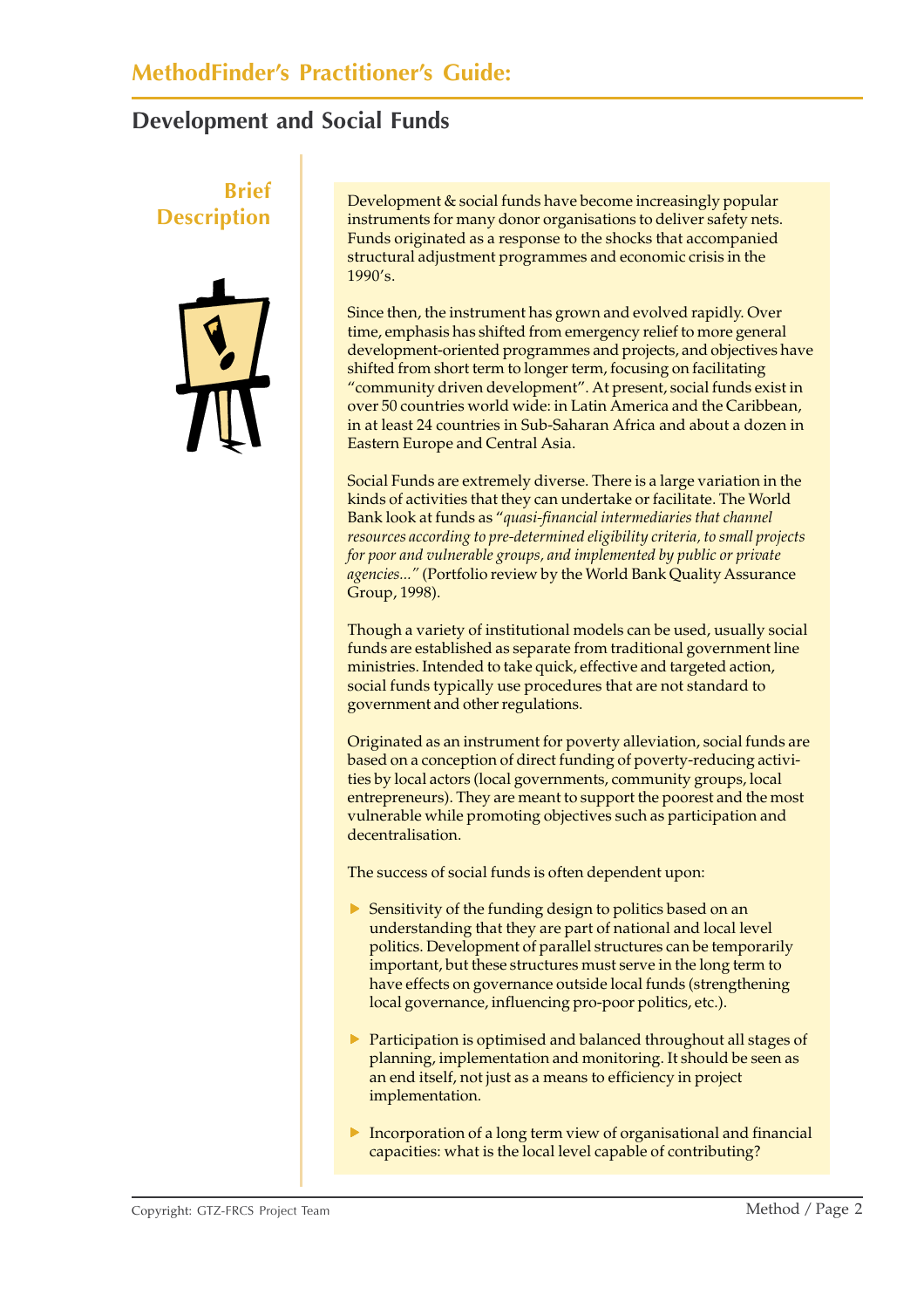# **Main Users**

**Purpose of the Method**

**Proposed**





A fund is a mechanism through which resources are channelled, according to pre-determined selection criteria, to demand driven sub-projects, proposed by public, private or voluntary organisations.

Social Funds are typically created as new agencies, often outside the realm of a ministry. Even in cases where they are set up within a ministry, they are still granted a relatively high degree of independence with regard to normal bureaucratic procedures. Social Funds can be viewed along a spectrum with varying degrees of being demand-driven, autonomy, execution responsibility, community participation, financing mechanism (loans or grants) and varying sectors and activities. A Social Fund is not a substitute for fundamental financial or institutional reforms in the economy.

Typical purposes of social funds are:

- $\triangleright$  to mitigate recession and adjustment-related social costs or to address emergencies such as natural disasters and wars;
- $\triangleright$  to improve living conditions of the poor through speedy provision of basic economic and social services;
- $\triangleright$  to strengthen decentralised delivery mechanisms by supporting local (governmental and non-governmental) organisations that are responsive to local needs and to build institutional capacity at the local levels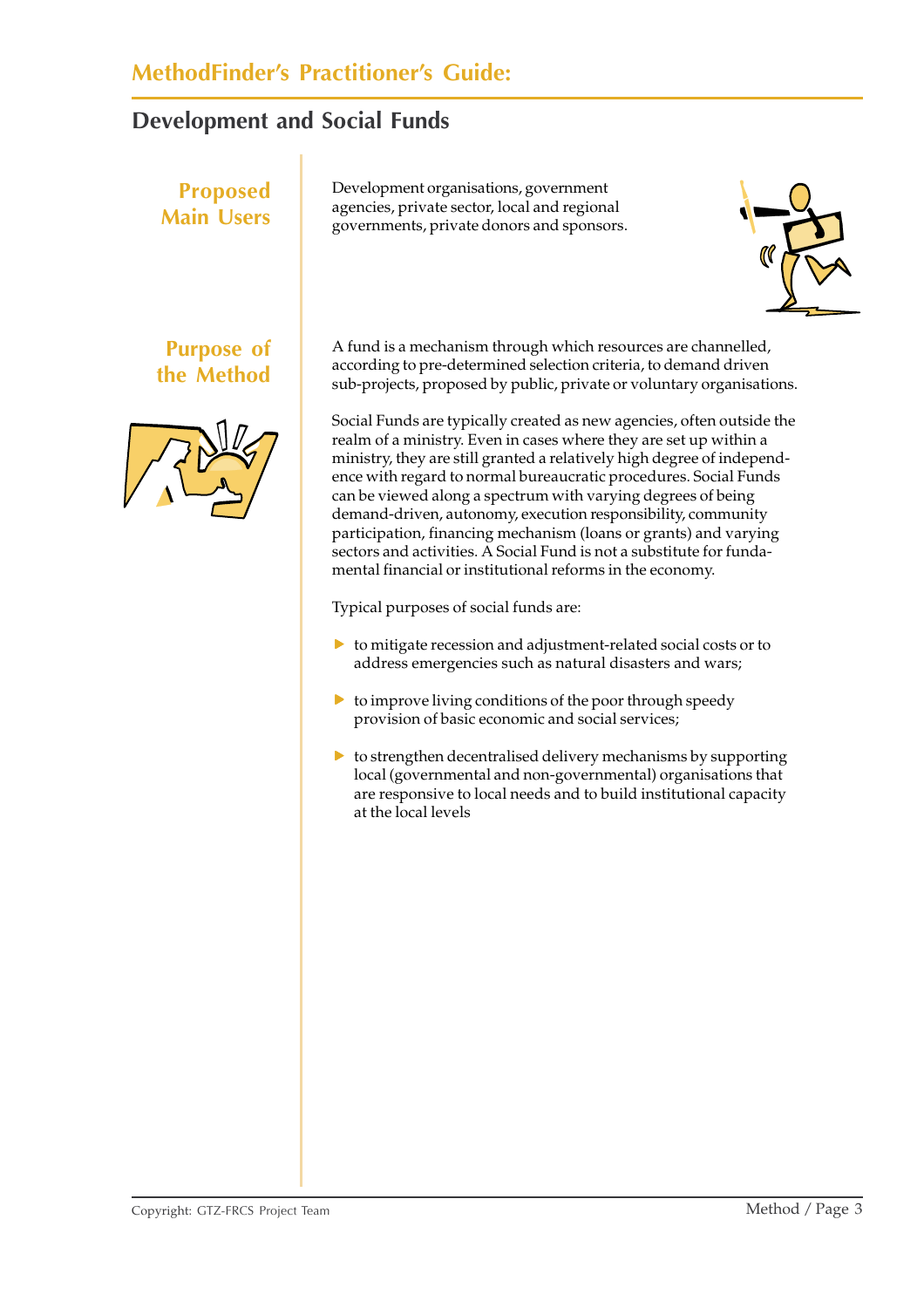

Advantages Funds that provide direct financing to communities and community groups contribute to:

- **Empower communities** by enabling them to plan activities, design proposals, implement projects, monitor and evaluate their success, report
- **Encourage decentralisation** by channelling resources to community groups social funds can demonstrate feasibility of and potential for participatory planning.
- **F** Help to restore faith in the ability of public institutions to provide essential services and helps communities to appreciate their own role in the process
- **Figure 3** Set standards for transparency, accountability and quality on the governance outside the social funds.



- **Limitations Fig. 3** Social fund approach to local **participatory** planning **is limited**: there are usually pre-determined criteria concerning eligibility of participants or prioritised projects, making communities bind to a certain range of activities.
	- **F** Close scrutiny of **accountability mechanism** needed to prevent misuse and misdirection of resources for unintended purposes.
	- **F** Sustainability hinges on the capacity of local implementers to identify own sources of funding and provide skilled staff and undertake routine maintenance. Groups formed only to channel financial support often do not outlast the sub-projects.
	- **Not to undermine decentralisation processes:** social funds are to be incorporated in local political decision making, but depending on the degree of decentralisation the opportunity of social funds to work with local governments are sometimes restricted.
	- **Femporary solution:** Bypassing existing structures of governance may present an important temporary solution, but can do harm in the long run as they may displace other sources of funding, as they may side track from tackling tough issues such as accountable and transparent government structures.
	- **Framework conditions** with regard to legislative settings (taxes, budgeting, involvement of the treasury, state procurement law, etc.) might pose restrictions.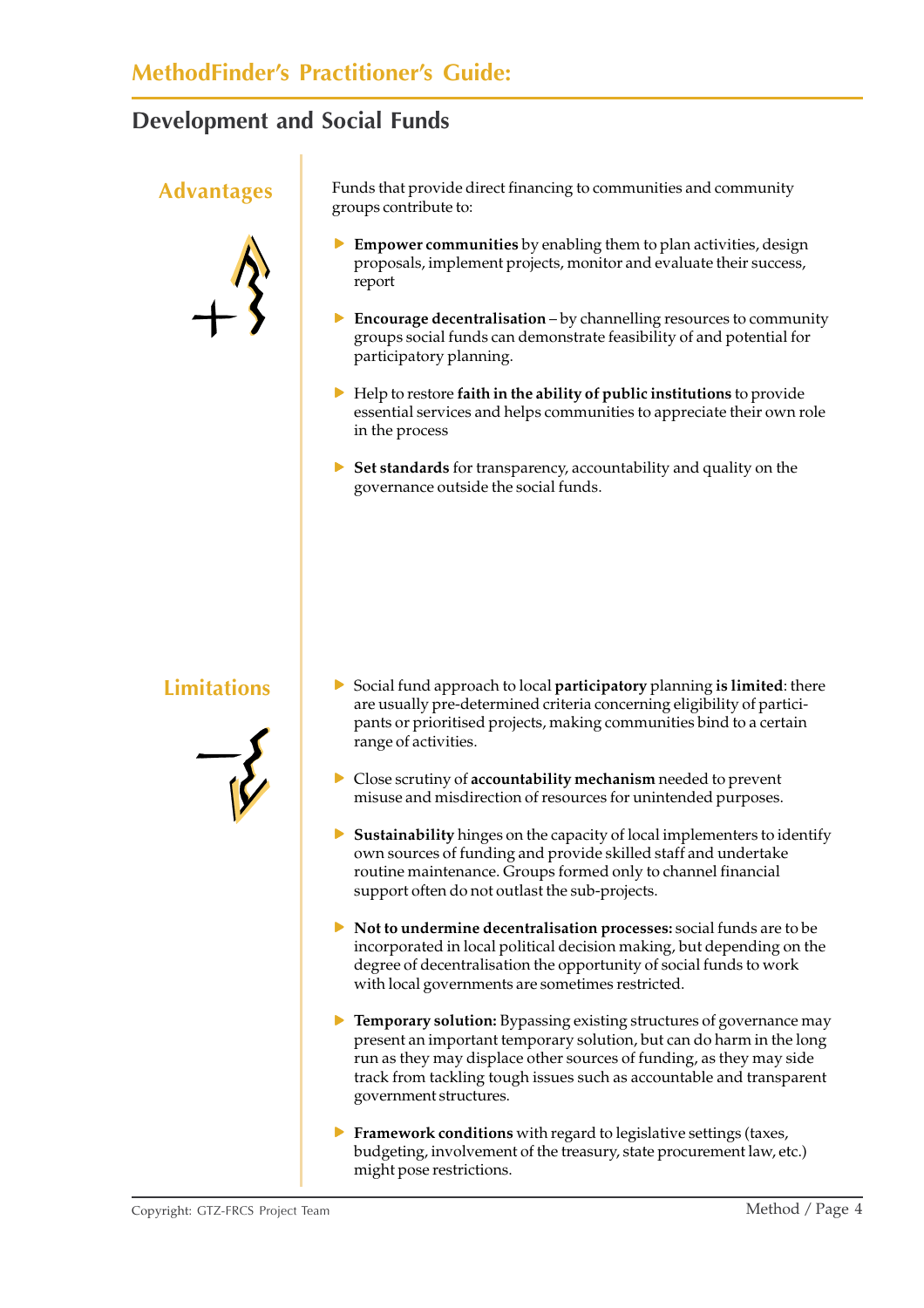#### **Principles & General Procedures**



#### **Principle steps for establishing the fund:**

- $\blacktriangleright$  Establish a project fund menu that defines eligibility, procedures, and criteria for acceptance of proposals and conditions for financing.
- $\blacktriangleright$  Promotion and training.
- $\blacktriangleright$  Project selection and application.
- $\blacktriangleright$  Feasibility study and application selection.
- Contracting.
- Provision of the local grant.
- Monitoring of Project Implementation.
- $\triangleright$  Post Monitoring and Evaluation.
- **1. Project fund menu:** The menu needs to define (i) who is qualified for assistance (eligibility) provided by the fund; (ii) what kind of assistance is available from the fund (type of activities that will be supported and those to be excluded) and, (iii) process for requesting support has is to be submitted.

Establishing specific criteria for accepting project proposals is an important instrument for determining the extent to which a Social Fund will meet its objectives. Depending objectives established for the Social Fund, *four general criteria* are of particular importance. *First*, the project should be designed to benefit the poor. *Second*, the implementing organization should be able to effectively deliver the intended benefits to the target groups. *Third*, that the project proposed is both technically sound and technologically simple. *Fourth*, the resulting maintenance costs incurred by the project upon completion can be effectively met by the communities.

Furthermore, it will be necessary to ensure consistency of projects with national and sector priorities in cases where the Social Fund has developmental (rather than merely emergency) objectives.

Other project selection criteria could include: *involvement of beneficiary* communities in different aspects of project design, implementation, and monitoring; the use of labour-intensive techniques.

*Co-financing from the beneficiaries:* This is necessary to ensure that projects are responding to demand and that sub-projects will be sustainable after the fund financing has been completed. As a general principle the project-proposing agency or community will be required to make a funding contribution towards the financing of the project (possibly with an exemption for very poor communities). That contribution can be made in cash, kind (materials, land) or labour.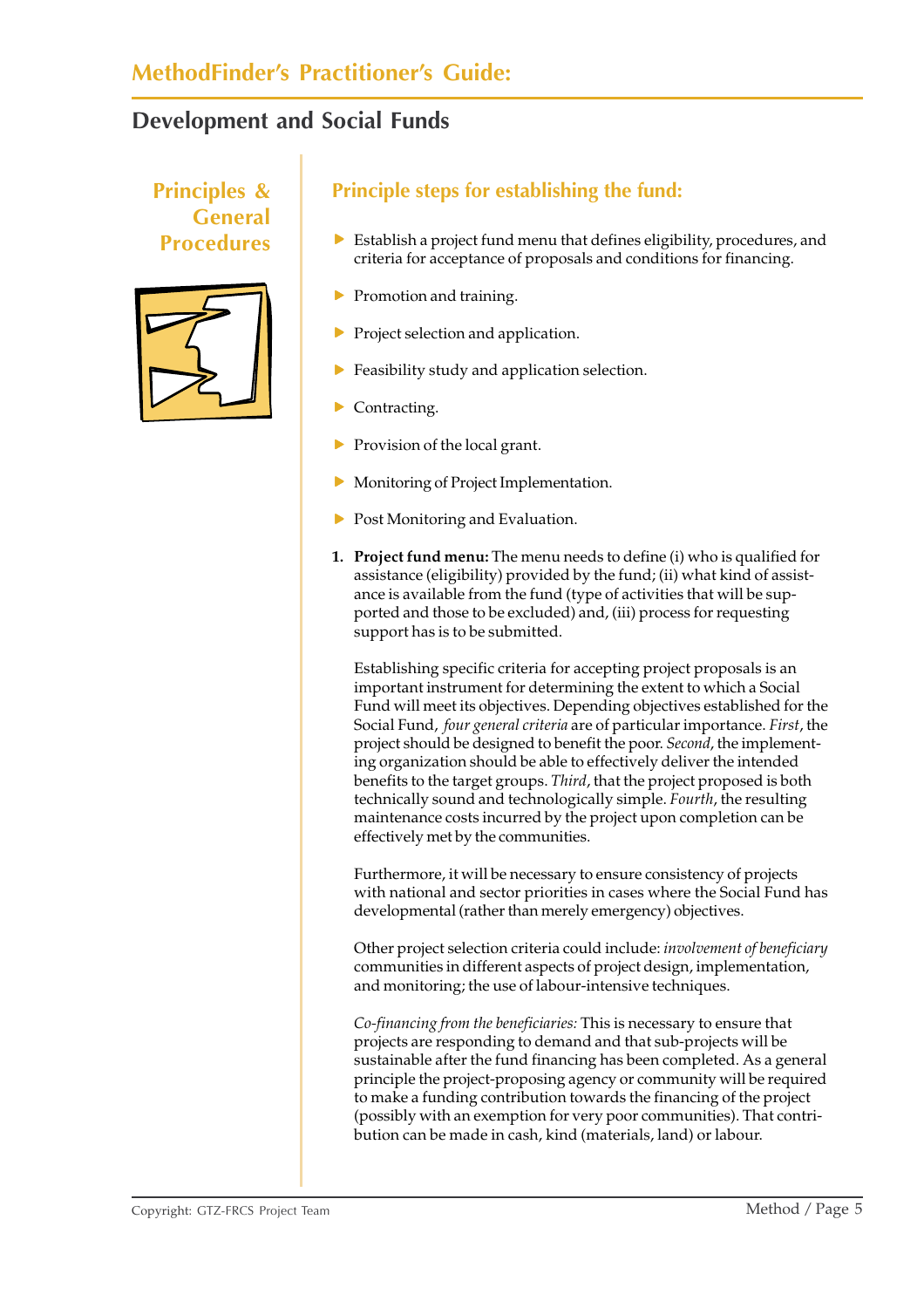#### **Principles & General Procedures 2. Training**: to built the capacity of the community that they can articulate their needs and to acquire skills to prepare and manage projects. Depending on local needs, training could cover marketing (choosing the product, pricing, marketing techniques), financial management (bookkeeping, monitoring, calculating profits, valuing stock), and human resource development (organising teams, managing people and activities, interpersonal skills). Training can be very important for ensuring that technically sound projects are forthcoming from local groups and that they are effectively implemented. Intermediary NGOs, where they exist, could be enlisted to perform this function.

#### *Figure 1: Approach for developing training capacity*



**3. Project selection and application:** Before project selection can take place information about the fund in form of a simple brochure or mass media (newspaper, radio, television) must be disseminated to the intended target group. The information provided will define how the beneficiaries can request projects, the selection criteria to be used, and conditions for financing.

Projects are to be identified by the final beneficiaries. Selection is to be a joint process between beneficiaries and local or regional authorities to ensure consistency with the overall development planning.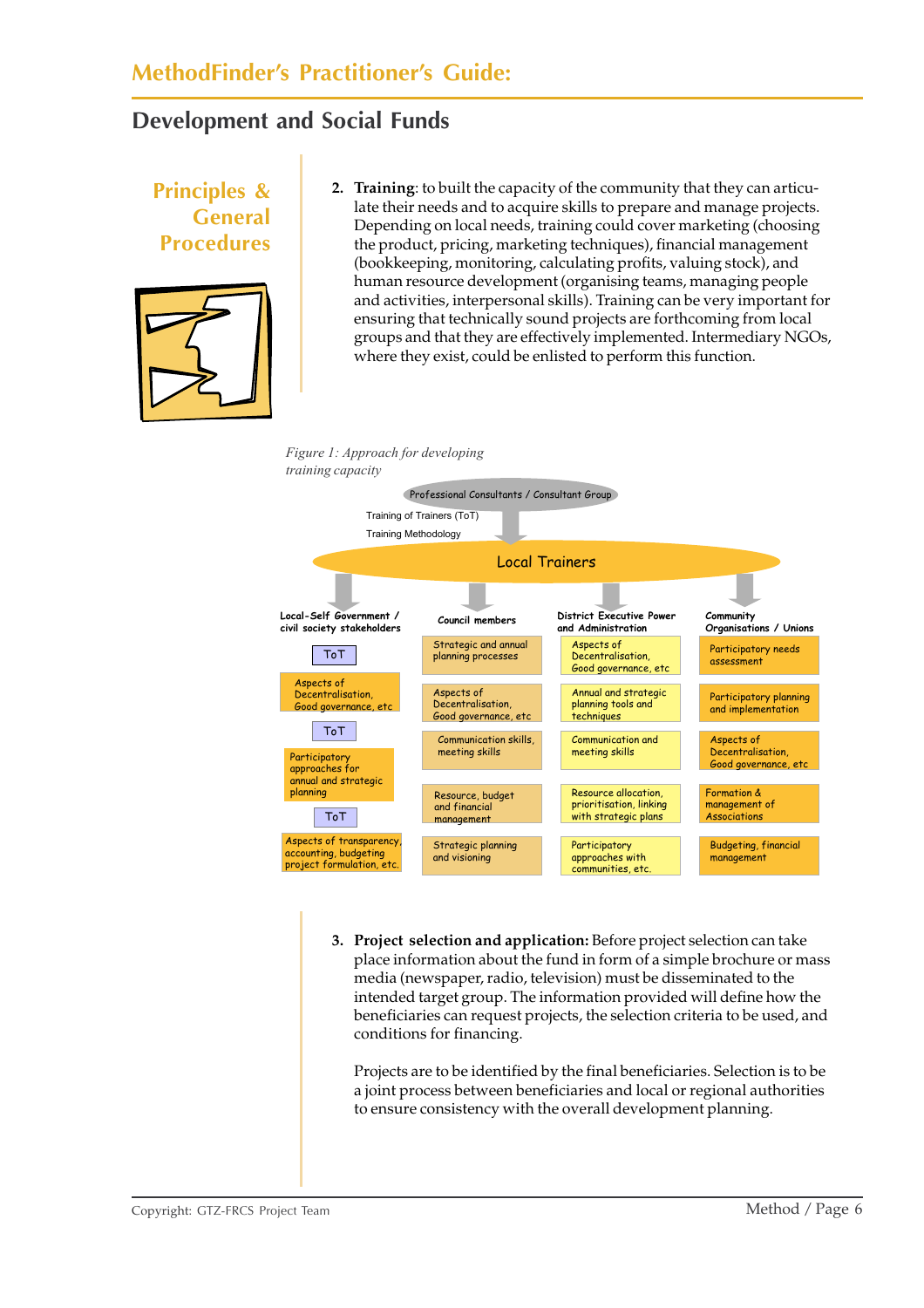#### **MethodFinder's Practitioner's Guide:**

#### **Development and Social Funds**



 $\triangleright$  Beneficiary communities can make a contribution (in cash or kind) towards project costs.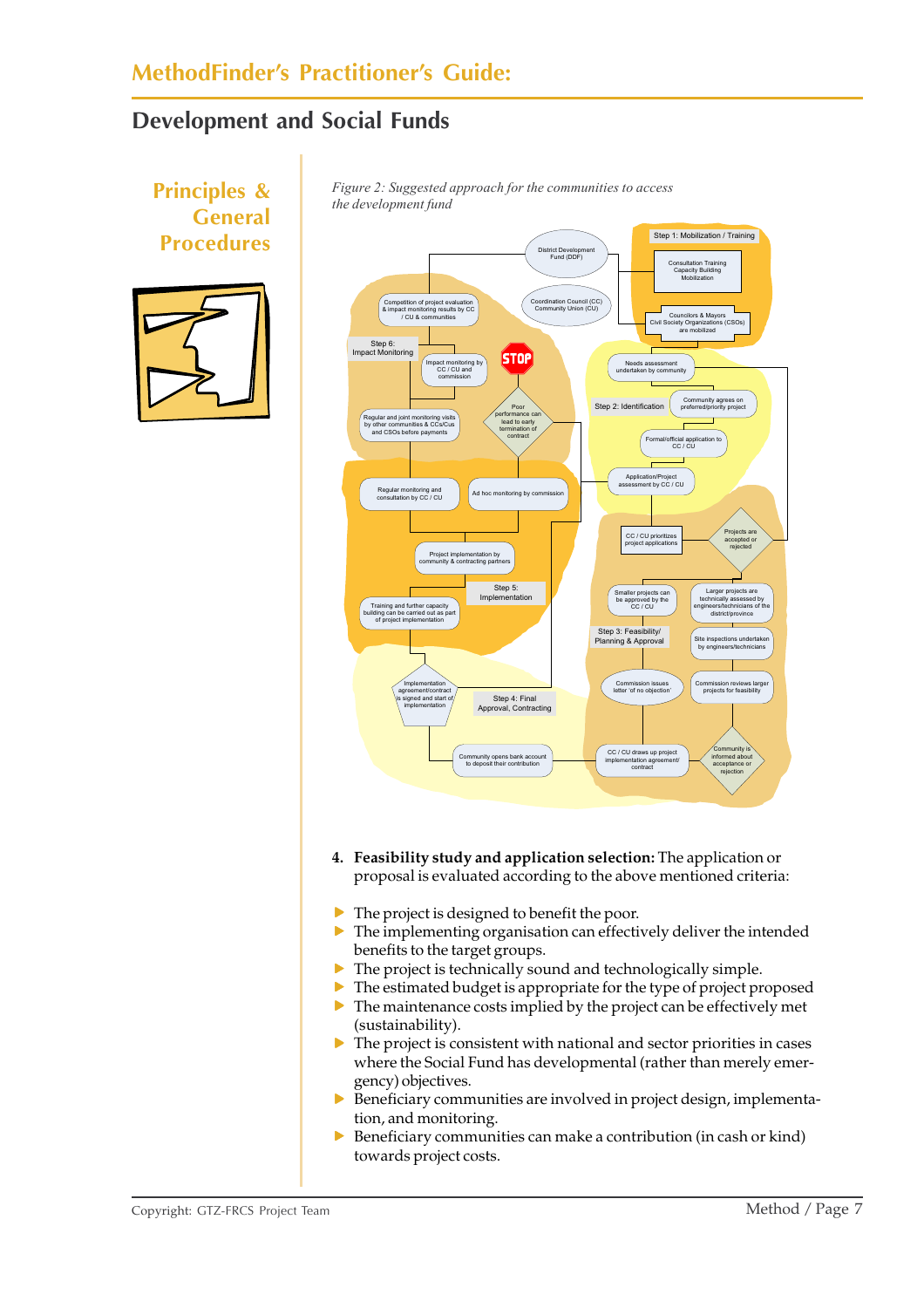#### **Principles & General Procedures**



The responsibility for application selection should be allocated to a team rather than an individual. Members of the team should include representatives of the different types of organisations eligible for proposing projects, and individuals who are highly respected for their integrity.

- **5. Contracting:** After project approval, a contract between the parties will be concluded which states the conditions of the grant provision according to regulations of the funding agency and laws of the country. A clear set of implementation rules, accompanied by a public monitoring and auditing system, will protect the fund related spending from corruption. The contract states arrangements for maintenance and includes an operation plan.
- **6. Provision of the Local Grant:** After the contract is signed the grant is provided in number of instalments, depending on the size of the contract. The first instalment is provided after signing the contract, later instalments after submission of respective monitoring reports, and the last instalment is provided after the project is completed and satisfactorily evaluated.
- **7. Project implementation monitoring:** During the project implementation external actors periodically monitor the implementation process. This includes assessing of the output produced, the progress on achieving the main objectives set and the impact on the wider environment in which the beneficiaries live. The periodic assessment also forms the basis for project steering and plan updating. In case of unforeseen impacts and changes in the framework conditions adaptations of the implementation plan can be made.
- **8. Post Monitoring and Evaluation:** After the project is complete, an external party summarises within a final report the entire promotion provided.